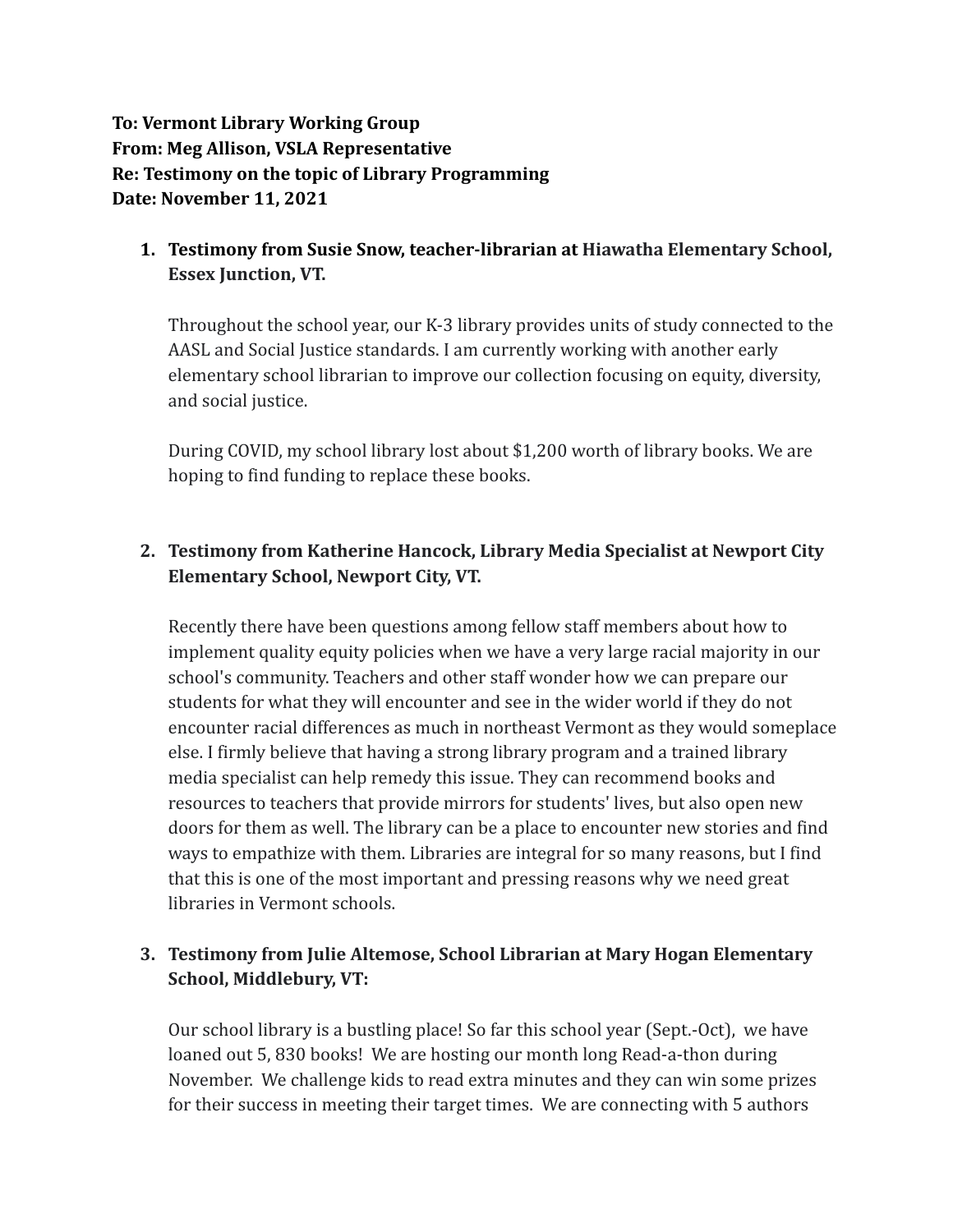who will make virtual visits with our classrooms! We work with the Middlebury College students who are in the Page One Literacy club. They offer virtual story-times, family book club discussions, and free books for our students! In addition, we collaborate with the UPS Store and Bonnie's Book Foundation to make sure ALL students have books to read at home. We host Free Book Giveaways at least 2 times per year.

We collaborate with our town library to offer programs and book clubs for families. We also created a reading challenge for our 2nd-3rd graders so that all students are challenged to read new books. It's called the Midd Reads program and we encourage children to participate throughout the year. It's one more challenge students can do in addition to reading the Vermont Red Clover books and the Golden Dome Book List.

Throughout last year, students could not physically visit the library, but our circulation remained high! We delivered books on carts through the halls of the school and students ordered books online!

Last year, our PTO group donated \$1,000 for books to be purchased that focus on cultural diversity and inclusion. We were able to put new books in every classroom!

With the librarian having a flexible schedule this year, students are receiving support as they work on inquiry projects in their classroom. They are learning how to use the Gale Online database and assess other credible sources. They are also learning how to properly cite the sources they use during the research process. We plan to continue supporting children as they research different topics and learn important media literacy skills! The library is the hub of learning in our school!

### **4. Testimony from Alyson Mahony, Librarian at Doty and Rumney Elementary Schools, Worcester and Middlesex, VT:**

School libraries have been an essential service and safe community for all during the pandemic. Librarians play a pivotal role in supporting learners in person and remotely. We see all of our students and faculty and customize information resources, technology integration, pleasure and academic reading. We work with administration on all levels, to create fresh, relevant professional development. We provide fixed, scheduled classes on media literacy, inquiry, STEAM, and the love of literature. We also pivot easily to integrate skills and resources into classroom projects. During this stressful, understaffed time, teaching librarians can bridge the gaps and holes in a professional way that supports student achievement and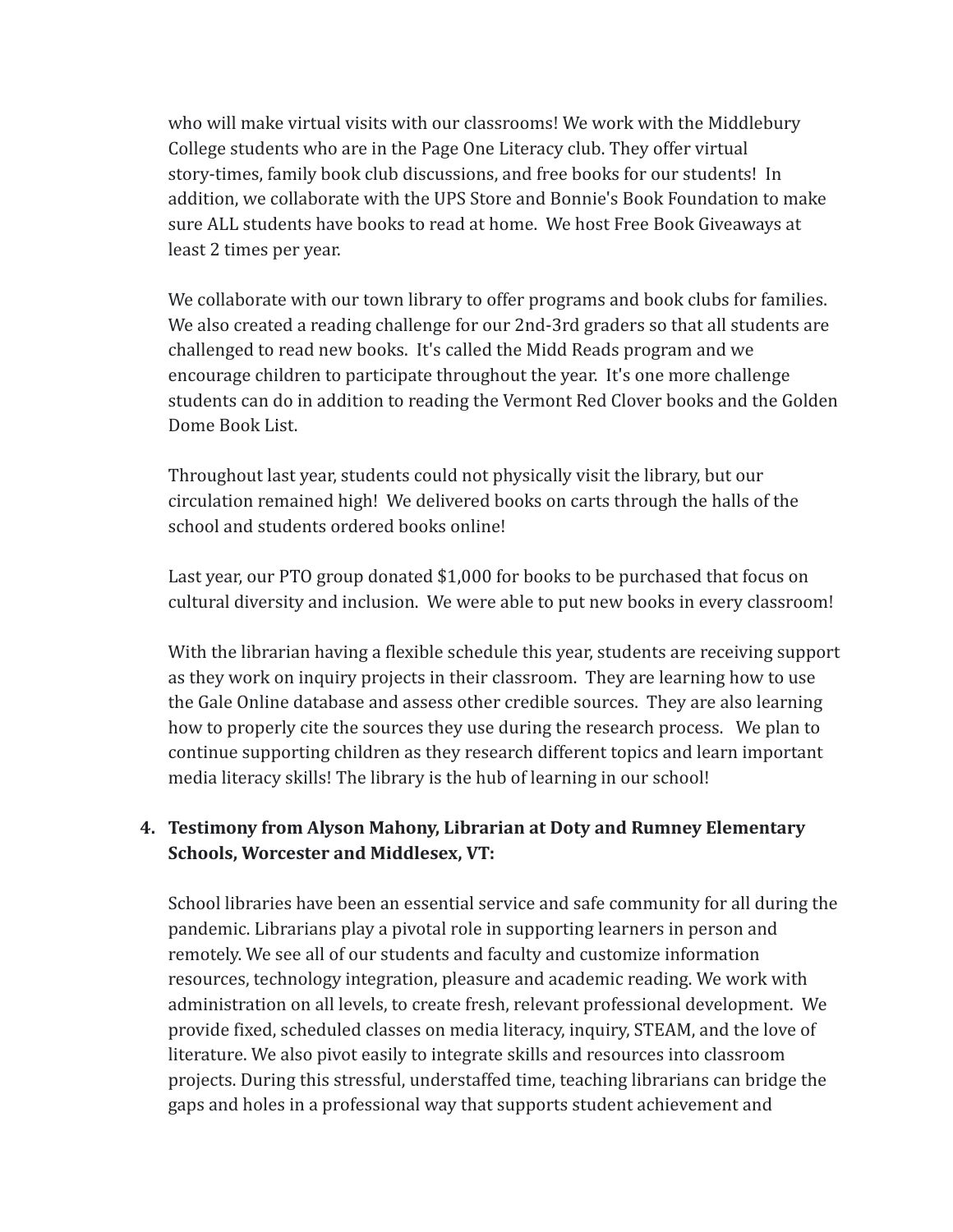belonging. There have been many studies done over the years that show that fully funded robust library programming can increase students scores and engagement in school. School and public libraries have always been the center of reliable information, public discourse and community which is essential to our democratic values. It is clear that Vermonters value both education and democracy and that is why we must advocate for a full time librarian and tech integrationist in every school, no matter the size.

#### **5. Testimony from Jill Abair, Teacher Librarian at U-32 Middle and High School, East Montpelier, VT:**

The library started as a way to provide access to knowledge for those that couldn't afford it. We still do that today, but that is just the beginning. We at the U-32 Middle & High School library provide services, support and safety for our community. Our space is used by our entire school community, both the Middle & High School as well as our alternative education students. We do more than just check out books. We provide access to thousands of windows, mirrors and sliding glass doors to anyone willing to take some time to sit with a book and learn more. Either about themselves or others. We provide programming which gives students a voice through collaborative learning opportunities, open mics, facilitated discussions around relevant topics and the ability to connect with authors in real time. Our programming allows our learners to express themselves through making and exploring with 3D materials, virtual reality worlds, custom design software and more. Through these last few years of the pandemic our students have missed out on spending time in spaces where they can truly be themselves. This is a judgement free zone. No reading level restrictions or refusing access to resources. We are an open space this year, and it has been a blessing welcoming back our learners, and it's obvious they've missed us too. Today we welcomed over one hundred students to our small space within just an hour-long period. They come here during recess, not just because they live in Vermont and the alternative is to go outside when it's cold, but because this is where their friends are. This is where they belong. If we had a larger space, if we had the appropriate support and man power, the possibilities for the space and our students would be sky high. Imagine what you could do if you had the support to do anything you ever wanted. To learn anything your heart desired. What a better world we would be if we could explore our own curiosities with the guidance of qualified educators? Instead of getting lost in the rabbit hole of Google with misinformation, we could be guided down paths with clear boundaries and never ending greenlights. When our students feel supported they rise to the challenge. We've seen greatness here and are excited to see what happens next.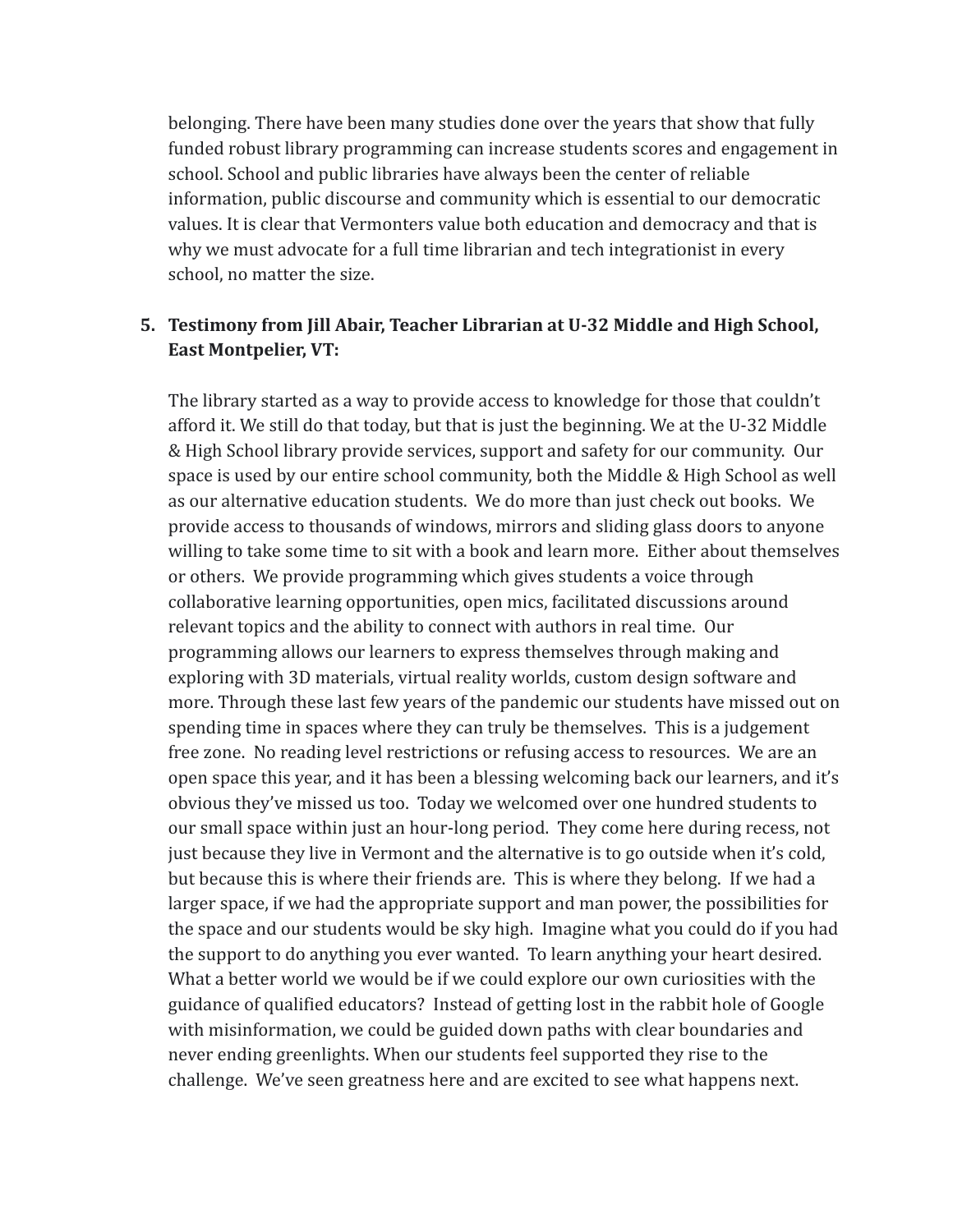### 6. **Testimony from Meg B.Allison, Teacher-Librarian at U-32 Middle and High School**, **East Montpelier, VT:**

Every school in Vermont needs a full time library media specialist who is capable of providing instruction, collaborating with content teachers, integrating digital media into the curriculum, and curating inclusive collections for Vermont's public school children.

The praxis of educational programming and school libraries provides extraordinary opportunities, unbound by one's imagination or community needs. It is only bound by understaffed, underfunded, and uninspired school libraries. The potential is truly limitless.

A school library is the only academic site within a school where all identities intersect. Therefore, it is a powerful site to explore justice, equity, diversity, and inclusion. School libraries are containers for courageous conversations, where all stakeholders are welcome to lean into dialogues that might not be possible elsewhere. For example, at U-32 Middle and High School, community dialogues, partially funded with a mini-grant from the VT-NEA, were integral to the campaign to eliminate hate symbols, like the Confederate flag. Stakeholders, such as parents and voters, were eager to participate in supported discussion protocols with one another, but especially, school staff and students.

Additionally programming opportunities are available with other community partners, such as the Vermont Humanities Council and their VT Reads programs. U-32 co-partnered with our Friends of Washington Central Education group to facilitate evening book discussions, via Zoom, to discuss The Hate U Give, by Angie Thomas. Topics such as systemic racism, police brutality, and microaggressions were discussed, leading this librarian to conclude that our communities are hungry for these rich and valuable discussions with our young people. Additionally, funding for these programs to take place outside of school hours, to support the expertise of school librarians in the room, is something for serious consideration.

School librarians have core values tied to our national standards - at the heart of which is inclusion. Inclusion is more than just having inclusive collections. It is about embedding inclusion into every component of our learning spheres - having inclusive policies, curriculum, and spaces.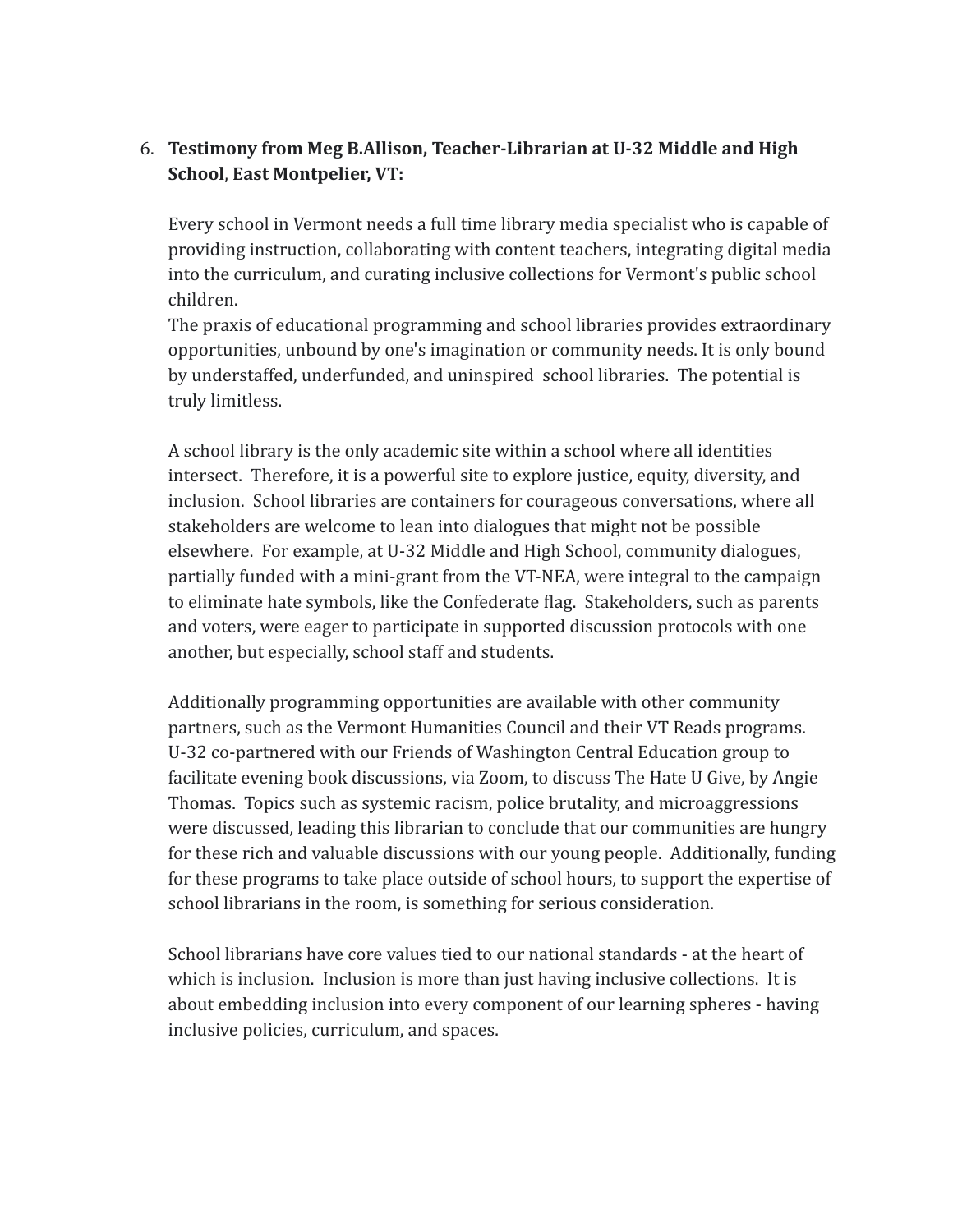# **7. Testimony from Eileen Vaughn, Library Media Specialist/STEM Teacher at Barnard Academy, Killington Elementary, Reading Elementary & Woodstock Elementary, Windsor Central Supervisory Union, VT:**

I teach 13 STEM classes each week in 3 schools (grades K-6, 184 students). I am also responsible for 4 elementary school libraries (as a "consultant" and teacher). I like to use books as much as possible to introduce my STEM lessons. Right now I really don't have the time to do much book talking or literature enrichment. I see WES students on Mondays, and only see classes every other week for about 20 minutes. (about 95 students each week) This allows me just a bit of time to introduce a story, vocabulary or a library lesson. I have been weeding the shelves and tidying up. WES has a library assistant who can check out books when I am not there.

I am the only Library Media Specialist for the WCSU elementary libraries. My endorsement is PreK-12. We have a 5th elementary, and the SU has sent the library assistant (a para) to take care of that library.

Since our schools merged, my library classes basically ended. I continue to take care of the students, staff, stacks and ordering (for all of my schools).

I am responsible for 375 students for my library piece of teaching. Again, whenever I can, I integrate books and STEM.

The effect of COVID: Last school year I was assigned as the K-3 remote reading teacher for our district. Because of that, my time with any library services was very limited. I ordered books, and some students were able to have a regular checkout if their teacher arranged that. WES has a library assistant, and he was present for checkouts. I sent home books to my virtual students.

Yes, I am focusing on selecting books that honor diversity. I feel that our Red Clover and Golden Dome books have always taken diversity into consideration. Our SU is offering PD on diversity.

# **8. Testimony from Genevieve Gallagher, Librarian at South Burlington High School, South Burlington, VT:**

The SBHS School Library has programming both within the library and throughout the larger SBHS community. We bring library programming into classrooms by collaborating with teachers to deliver instruction in research methods and accessing digital resources. Students know that their needs for research and reading can be met in our library. We have an "ask a librarian" form where questions can be directed to library staff and they can receive assistance even if they can't make it into the library. The library also has a book purchase consideration form where students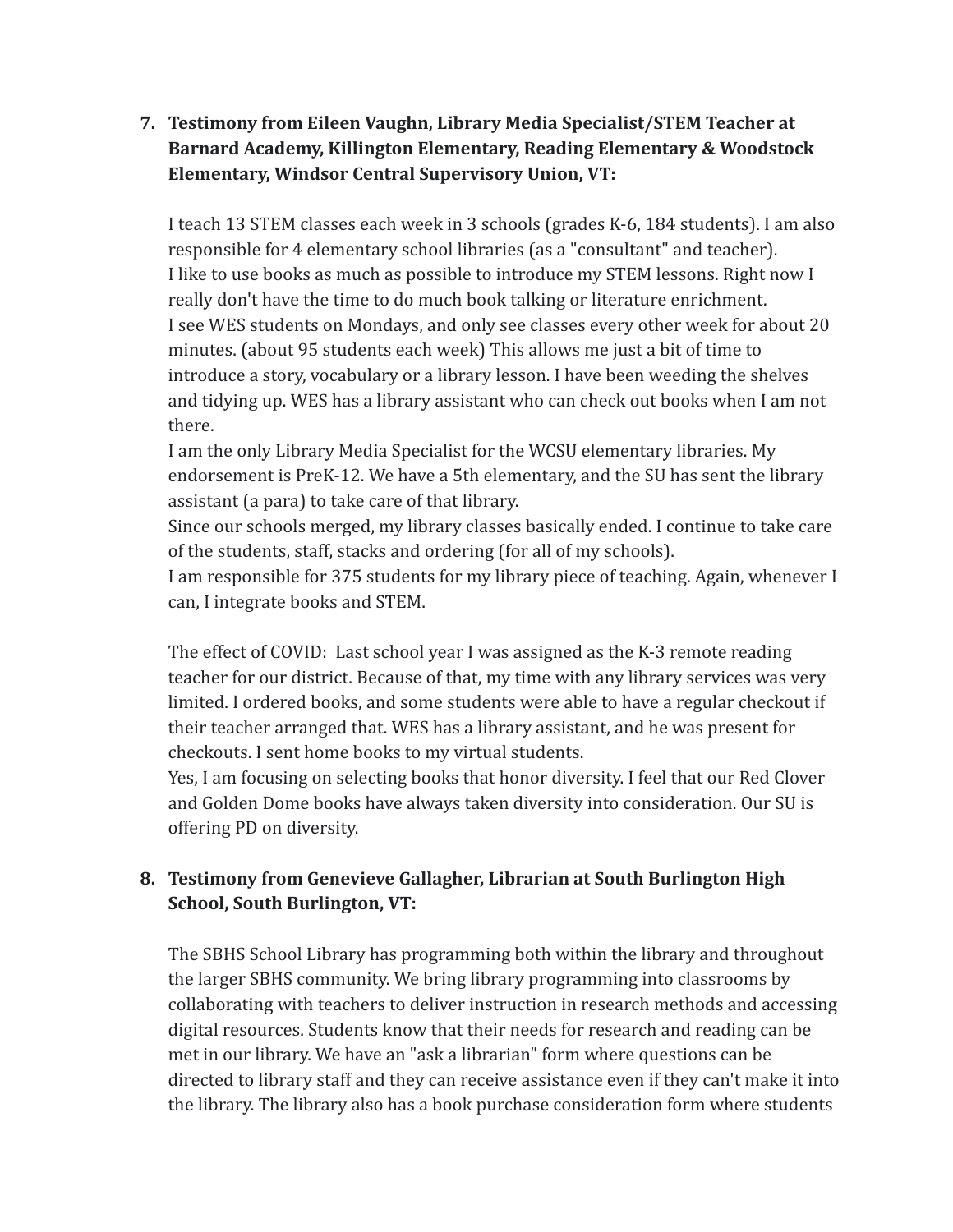and staff can request that specific books be purchased for our library. The library has monthly spotlight displays that share books by a wide variety of authors and in many student-interest subject areas. Along with the physical displays of books and materials in hallways and the library, we post our content/author spotlights on the library's Instagram (@sbhs\_library) page that has 245 followers (many of whom are students). We've highlighted books featuring lgbtqia+ characters, books by Native American and First Nations authors, books by Black authors from around the world, books related to the anniversary of September 11th and the social and military consequences of that event, and all of these collections of books are featured not only in displays and Instagram posts, but they remain active as digital collections in our catalog for students and staff to return to at any time. The SBHS Library maintains a recording "studio" with a green screen, professional lighting, and microphones. This allows students to create multimedia content to demonstrate their learning. In order to serve students and teachers who may need to step away from the cacophony of their day, we have a do not disturb room and mindfulness space that allows folks to work in complete silence. On the other end of the spectrum, we have a group workspace called the Think Tank where student groups can meet to collaborate. Our library program is dedicated to providing instruction and materials to meet the ever changing needs of our community.

### **9. Testimony from Cara Clopton, School Librarian at the Allen Brook School, Williston, VT:**

Choice and voice are at the heart of our Allen Brook School library program. We serve 325 students in PreK-grade 2, their families, our staff, faculty, administration, and student interns. We have no limits, no fees, and no fines to promote equity and build on young children's boundless curiosities. Story times center on social and emotional skill building, diverse author and illustrator study, and researching our natural world together. During remote lesson times when children and families quarantined, recorded read-alouds and opportunities to connect in real time for book talks were commonplace.

# **10.Testimony from Peter Langella, Librarian at Champlain Valley Union High School, Hinesburg, VT:**

Two issues rise to the top when thinking about school libraries: 1) Equity of staffing and equity of budget, and 2) Social Justice.

1) From 2007-2008 to 2018-2019, librarian FTE statewide went from 220 to 197, or a 10% decrease. Unfortunate, but, other than a few schools that aren't in compliance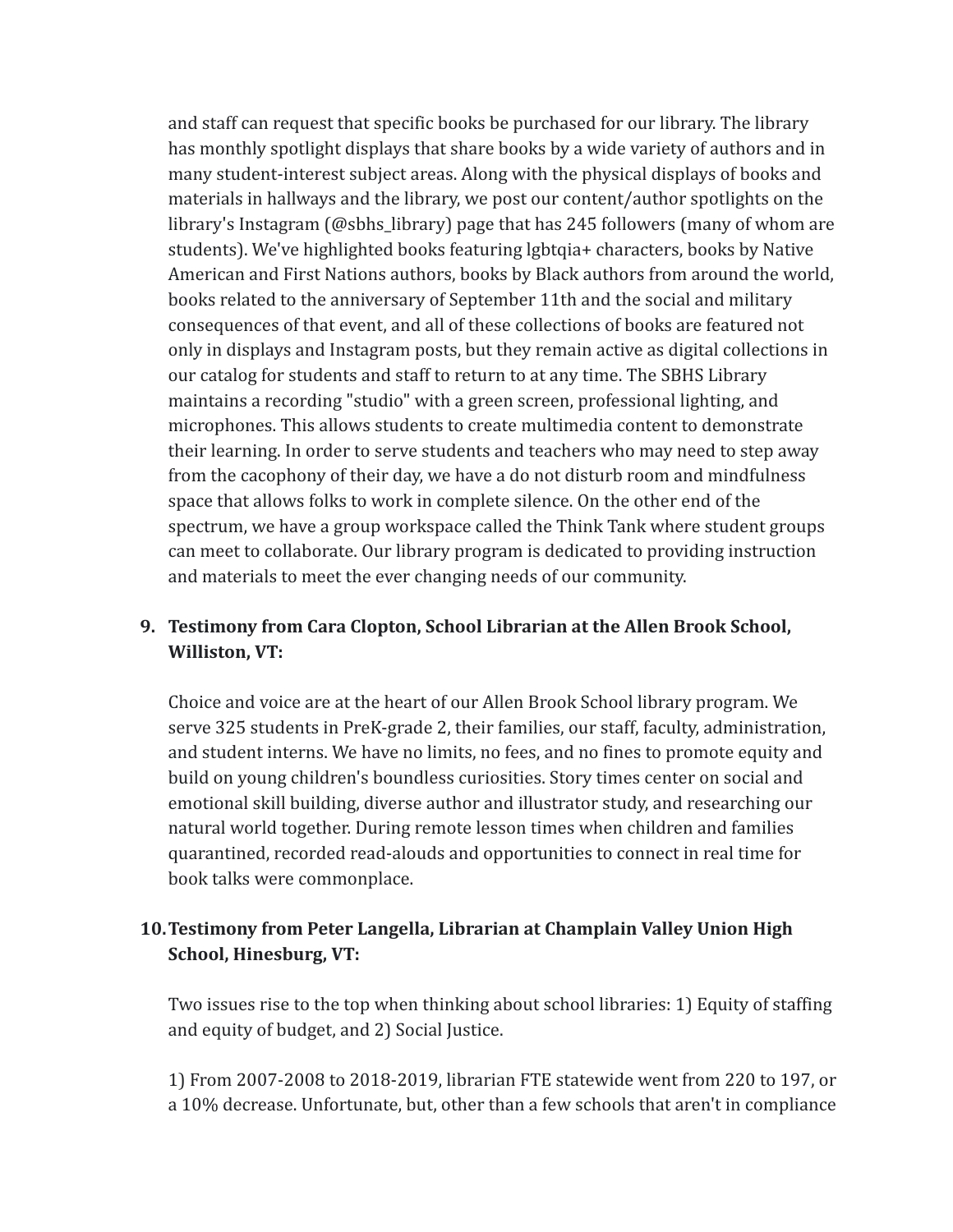with the EQS language that says all schools with at least 300 students must have a full-time school librarian, it's mostly due to an overall decrease in student enrollment.

However, in the same period of 2007-2008 to 2018-2019, library support staff FTE statewide went from 136 to 71, a decrease of 47%. The implications for our profession are huge. And these numbers are before the pandemic. More support staff have likely been lost over the past two years.

That "and sufficient support staff" from EQS is being ignored in a big way. 47% of school libraries have lost support staff in a decade.

The data are on Table 1, rows 264-287 here: [https://docs.google.com/spreadsheets/d/16OVFkt6tRit8UZaF7JKQMhPVo9EHepzg](https://docs.google.com/spreadsheets/d/16OVFkt6tRit8UZaF7JKQMhPVo9EHepzg/edit#gid=701982777) [/edit#gid=701982777](https://docs.google.com/spreadsheets/d/16OVFkt6tRit8UZaF7JKQMhPVo9EHepzg/edit#gid=701982777)

Similar discrepancies exist when it comes to budgets. Many have been cut deeply, and inequities abound.

2) School libraries are on the front lines of social justice in Vermont. Our libraries must work to create spaces where all students, and especially those from historically marginalized and oppressed backgrounds, feel welcomed, represented, honored, and affirmed in who they are and who they want to be. As an example, please take a look at the Vermont School Library Association's Statement on Intellectual Freedom: [tinyurl.com/VSLAIF](https://drive.google.com/file/d/1X1rDYM9Sb_Jc8BmUxGIV2izQMAqIRDlX/view)

# **11.Testimony from Jennifer Hill, Librarian at Crossett Brook Middle School, Duxbury, VT:**

The Trish Feld Library of Crossett Brook Middle School serves 300 5th - 8th graders. The library offers access to a book collection of 14,186 middle grade fiction and nonfiction books. Since the start of this school year, we have already circulated 3,315 books! This is a big change from last year with our library being closed to browsing for COVID reasons. Last year between the start of school and November 10, 2020 we were able to circulate 1,166 books which was good considering we were not 100% in attendance for Mon-Fri. The other part of our circulation that was different due to COVID was the limitation to only browse books on our online catalog.

In addition to the book collection, the library focuses on supporting all students in quality research, source analysis and critical thinking. This is accomplished through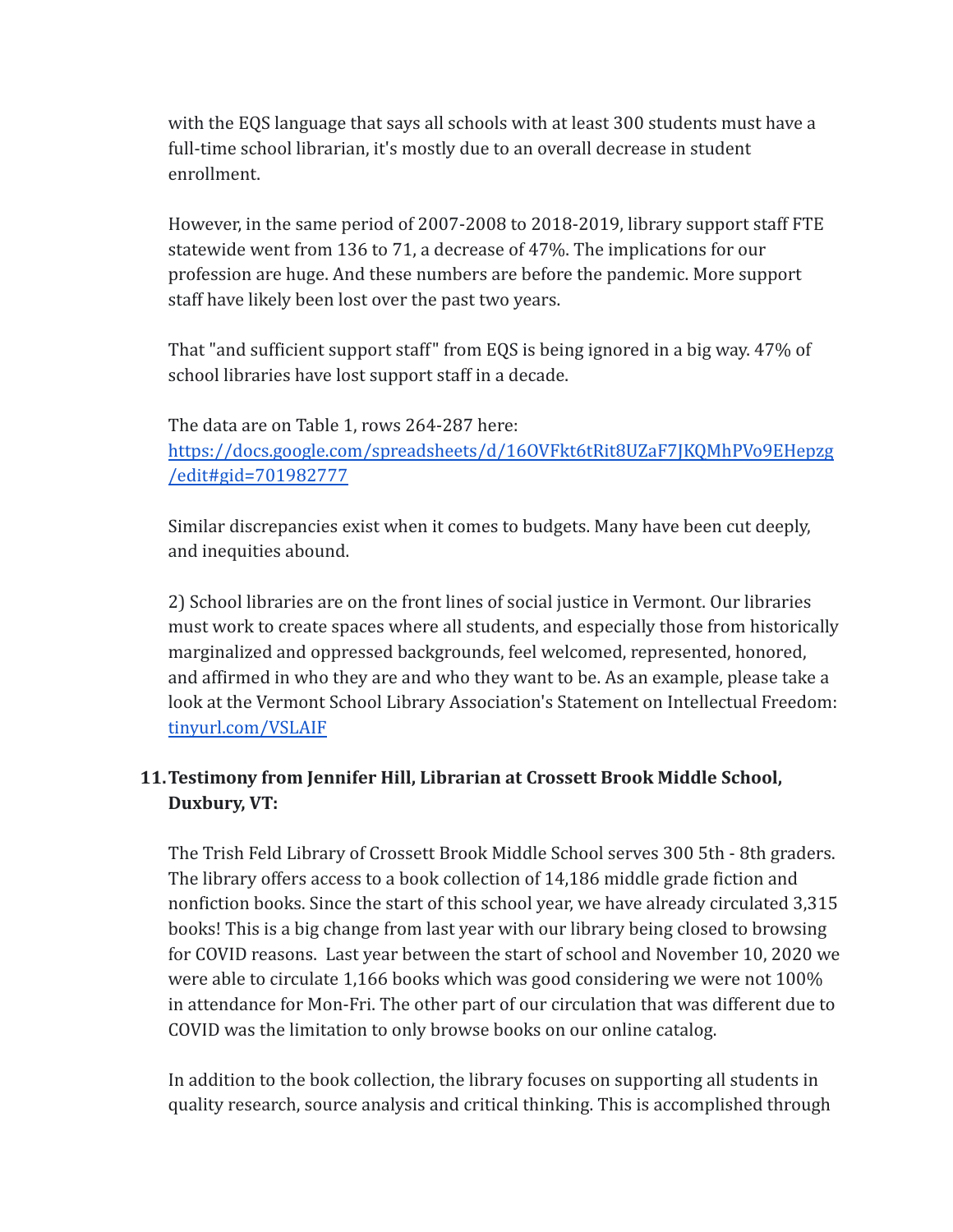collaboration with all different teachers and classes from math and social studies to social emotional learning and sustainability. The library as a dynamic learning space offers lots of opportunities for students to explore and express themselves through green screen, book creation, storytelling and more.

The Trish Feld Library and the librarian play a key role in supporting the cultural diversity and inclusion of all different learners in our community. Learning about identity is a large part of our program as students read books about all different kinds of people and experiences. As co-advisor to the Crossett Brook Pride Alliance, the librarian is actively supporting the students of the LGBTQ+ and Ally community. The many authentic experiences in resiliency that span from the Advisory Group to the whole class instruction and individual connections happens every day as the library and librarian meets each learner where they are at.

## **12.Testimony from Sarah Keener, Librarian/Tech Integrationist at Hazen Union School, Hardwick, VT:**

In the role of librarian in a middle and high school, I have a unique perspective because I work with students of all age levels, in all content areas and in diverse settings and programs. Likewise, I collaborate with faculty and staff from all corners of the school. My involvement with the local library and a broad network of community partners, and with the vibrant VSLA community, keeps me informed about opportunities outside the school's walls as well. As a result, I am able to identify needs and potential resources in order to facilitate connections to a wide variety of people, programs, services and resources.

Libraries offer accessible and inclusive physical and virtual spaces where all are welcome to "think, create, share and grow." Inspecting the AASL Learner Framework and Key Commitments, you see that librarians are responsible for - well, everything! While the scope and depth can be overwhelming, this means we have an exciting amount of freedom and flexibility in programming. In my own practice, I think about "assets'' in the broadest sense possible, and my reference and organizational responsibilities and tasks go far beyond the stacks. Beyond AASL, I look for guidance in the mandates and missions of my school and district; Act 173, MTSS and LREs; and Vermont Act 77, Flexible Pathways, "Portrait of a Graduate" and transferable skills. In letter and in spirit, all of these standards and principles help me feel confident pursuing programming in inquiry, literacy, social justice and advocacy, multimedia storytelling, STEAM, community service, entrepreneurship, SEL activities and more. All of this is helping our library grow into a school hub for engaging and authentic project-based, community-centered educational